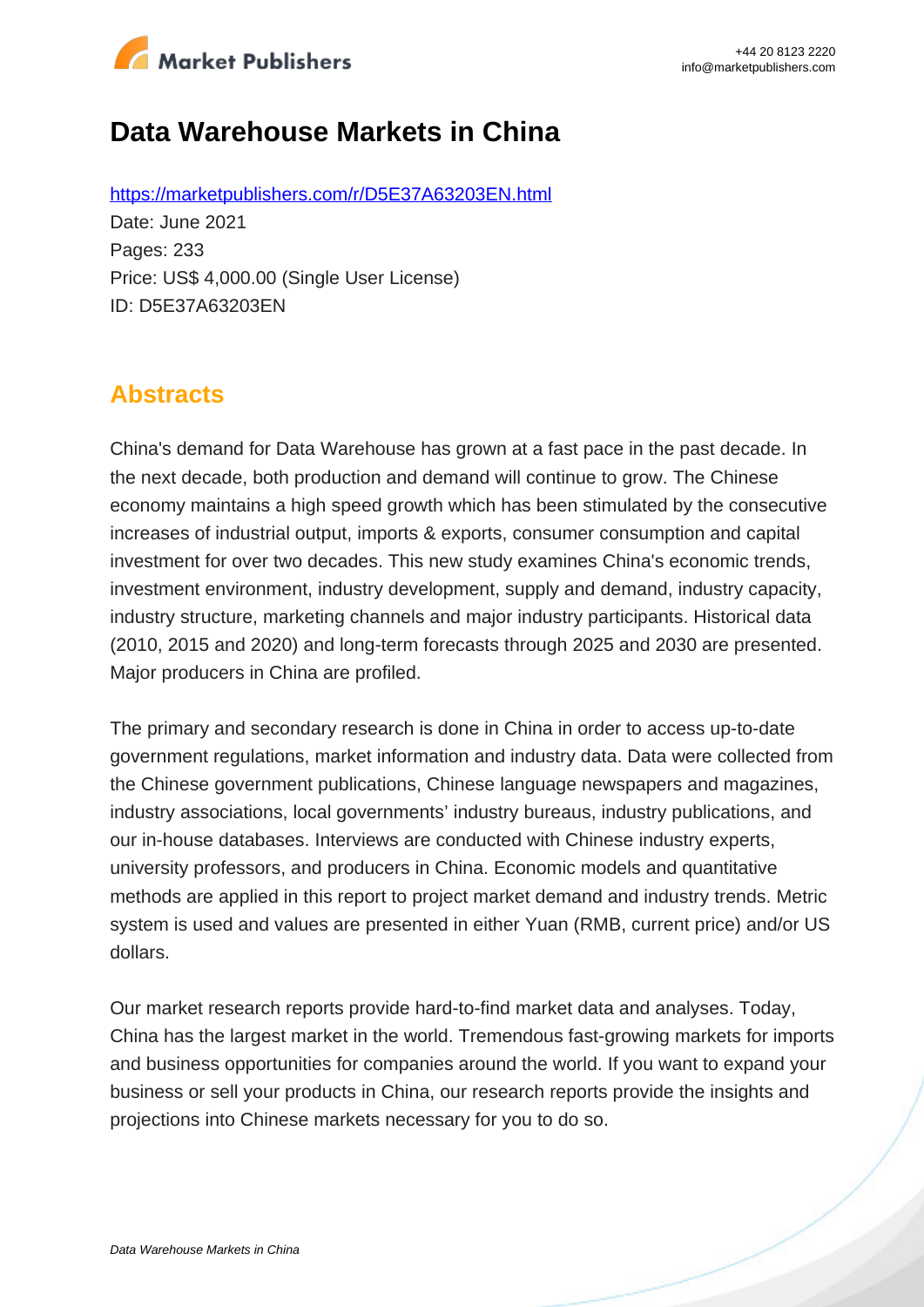

# **Contents**

### **I. INTRODUCTION**

Report Scope and Methodology Executive Summary

### **II. BUSINESS ENVIRONMENT**

Economic Outlook Key Economic Indicators Industrial Output Population and Labor Foreign Investment Foreign Trade Financial and Tax Regulations Banking System and Regulations Foreign Exchange Taxes, Tariff and Custom Duties

#### **III. DATA WAREHOUSE INDUSTRY ASSESSMENTS**

Data Warehouse Industry Structure Overview Major Chinese and Foreign Company Sales Volumes Market Share of Key Companies Potential Entrants Major End-Users Technology Trends

### **IV. DATA WAREHOUSE SALES VOLUMES & FORECASTS**

**Overview** Data Warehouse Sales Volumes and Forecasts NCR Teradata IBM UDB **Oracle**  Sybase Informix MS SQL Sever

[Data Warehouse Markets in China](https://marketpublishers.com/report/software/application_software/data-warehouse-markets-in-china.html)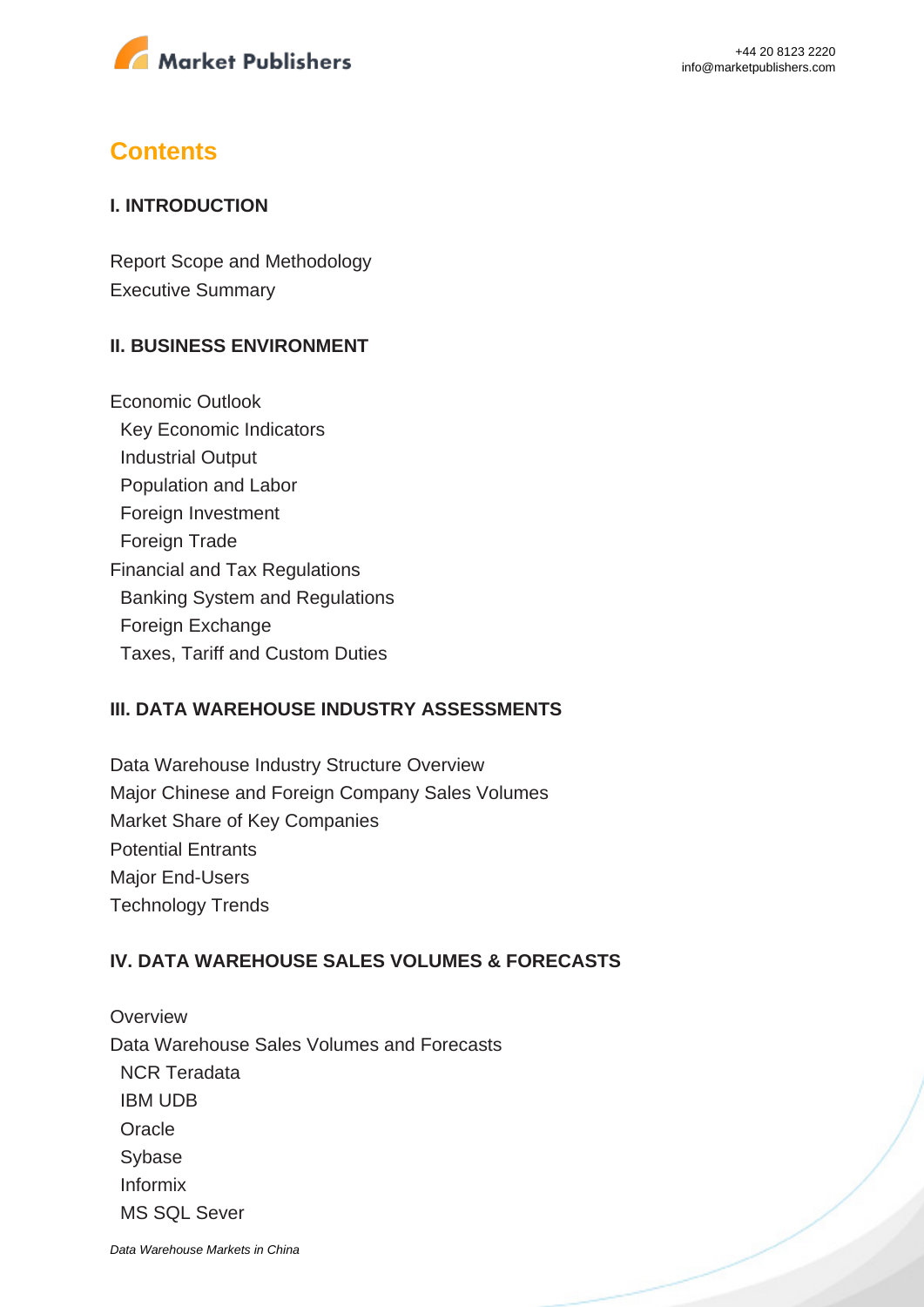

 Data Warehouse Tools Data Warehouse Software Imports and Exports Pricing Trends

### **V. DATA WAREHOUSE DEMAND BY MARKET**

Chinese IT Industry Outlook Data Warehouse Markets Outlook Overview Communications Communication Market Outlook Data Warehouse Demand in Communications Financial Services Financial Services Market Outlook Data Warehouse Demand in Financial Services Education Educational Market Outlook Data Warehouse Demand in Educational Markets Health Care Health Care Market Outlook Data Warehouse Demand in Health Care Manufacturing Manufacturing Market Outlook Data Warehouse Demand in Manufacturing Retails Retail Market Outlook Data Warehouse Demand in Retails Other Data Warehouse Markets **VI. MARKETING STRATEGIES**

Distribution System in China China's Distribution System Data Warehouse Distribution Channels Transportation and Freight Infrastructure **Communications** China's Market Entry **Licensing** Franchising E-commerce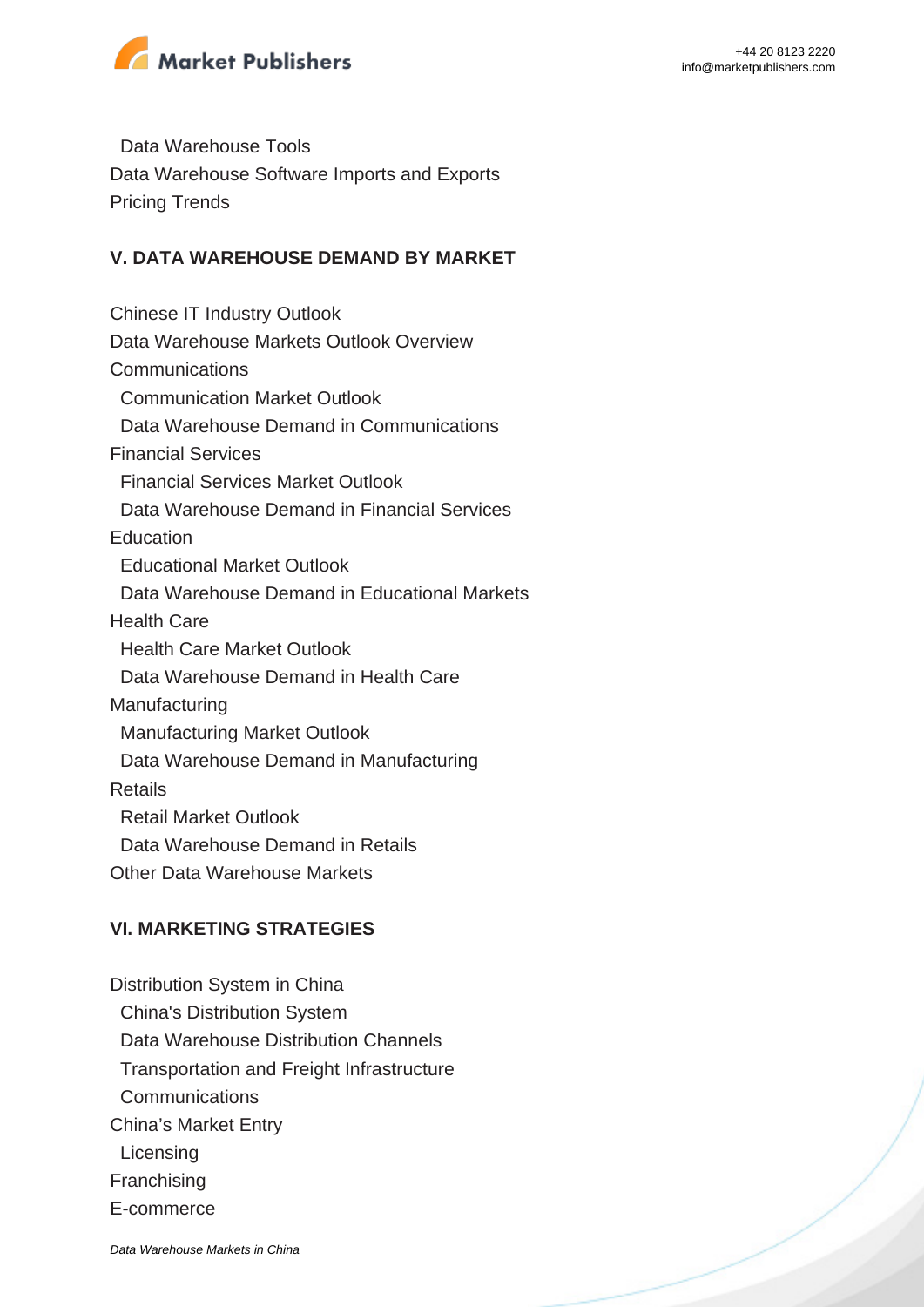

Trading Companies and Local Agents Representative Offices and Chinese Subsidiaries Wholly Foreign Owned Enterprises

### **VII. DATA WAREHOUSE COMPANY DIRECTORY**

Data Warehouse Company Profiles **Distributors** Research Institutions and Associations Major End-Users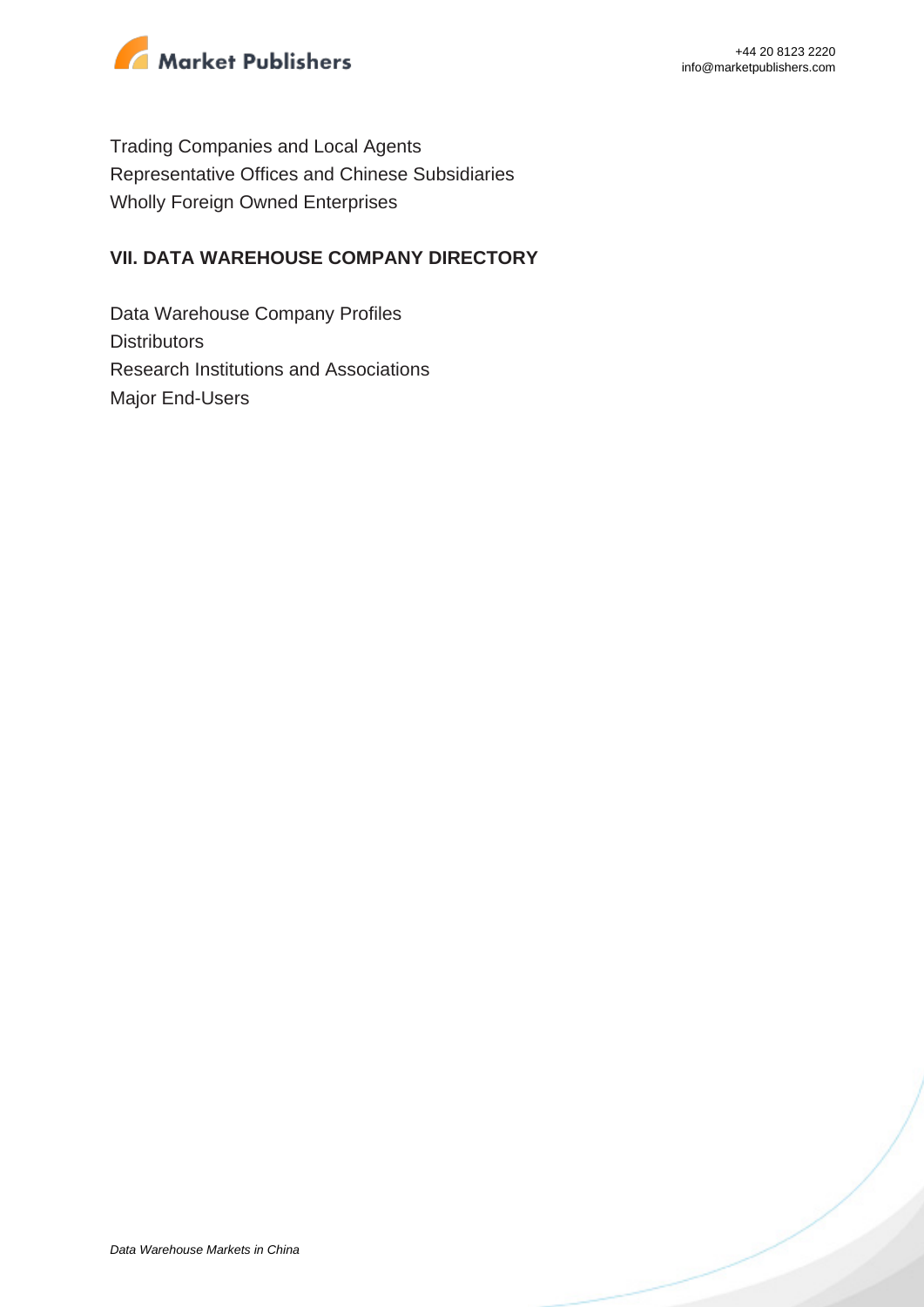

# **List Of Tables**

### **LIST OF TABLES**

### **I. INTRODUCTION**

Economic Outlook Summary Data Warehouse Supply and Demand Summary

### **II. BUSINESS ENVIRONMENT**

Key Economic Indicators Industrial Output Population and Labor Force Trends Foreign Investment and Loans Foreign Trade Key Commodity Exports from China China's Exports to its Leading Trade Partners Key Commodity Imports into China China's Imports from Its Leading Trade Partners

### **III. DATA WAREHOUSE INDUSTRY ASSESSMENTS**

Major Company Locations Major Data Warehouse Company Sales Volumes Market Share of Key Companies Major End-Users

## **IV. DATA WAREHOUSE S SALE VOLUMES & FORECASTS**

Total Data Warehouse Sales Volumes and Forecasts NCR Teradata IBM UDB **Oracle**  Sybase Informix MS SQL Sever Data Warehouse Tools Data Warehouse Software Imports and Exports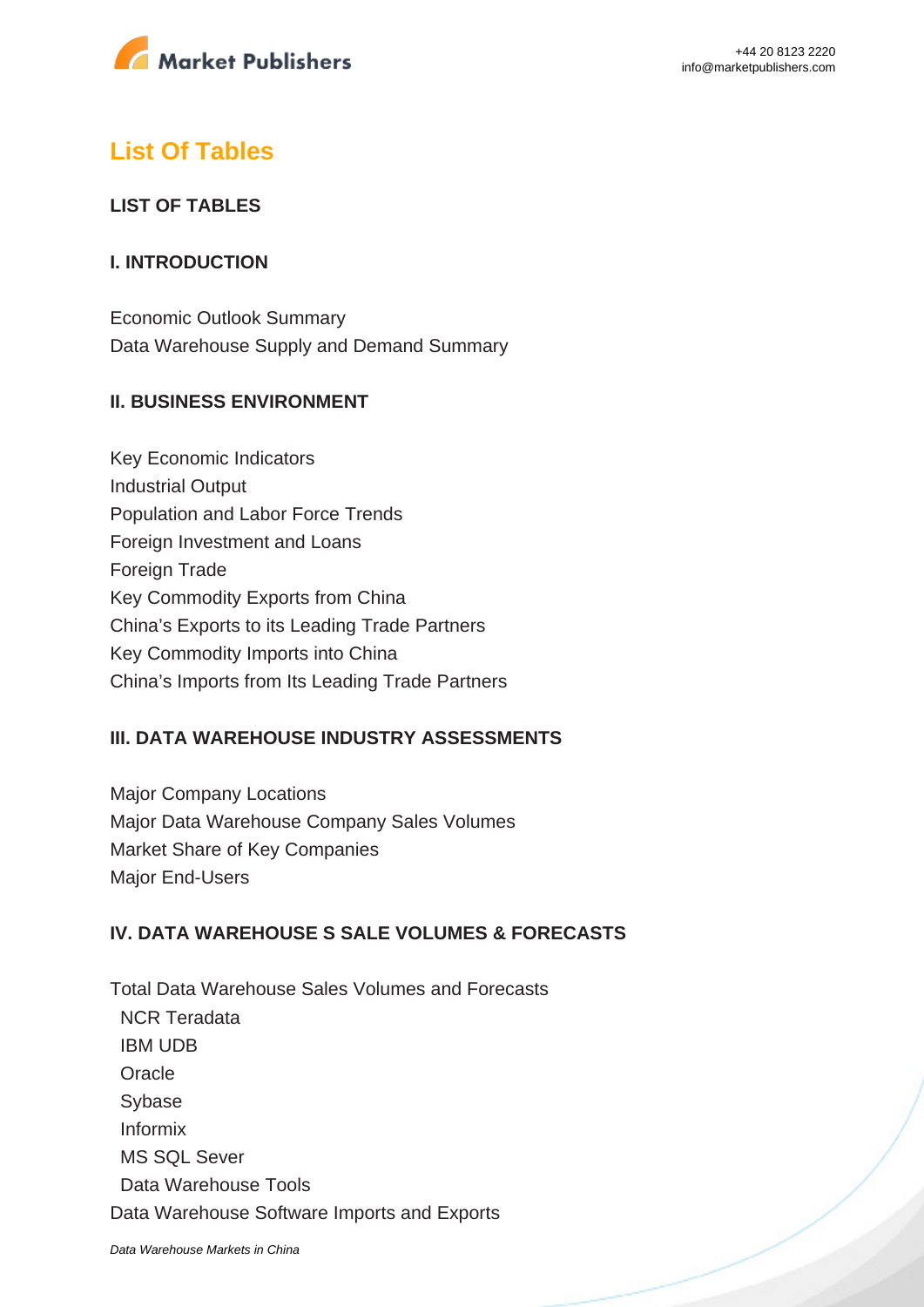

#### **V. DATA WAREHOUSE DEMAND BY MARKET**

Chinese IT Industry Outlook Total Data Warehouse Demand by Market Communication Market Outlook Data Warehouse Demand in Communications Financial Services Market Outlook Data Warehouse Demand in Financial Services Educational Market Outlook Data Warehouse Demand in Educational Markets Health Care Market Outlook Data Warehouse Demand in Health Care Manufacturing Market Outlook Data Warehouse Demand in Manufacturing Retail Market Outlook Data Warehouse Demand in Retails Other Data Warehouse Markets LIST OF CHARTS Data Warehouse s Sale Volumes and Forecasts Summary China's GDP and Industrial Output Industrial Output by Ownership Foreign Investments and Loans China's Imports and Exports Data Warehouse Sale Volumes and Demand Data Warehouse Exports and Imports Data Warehouse Demand by Market